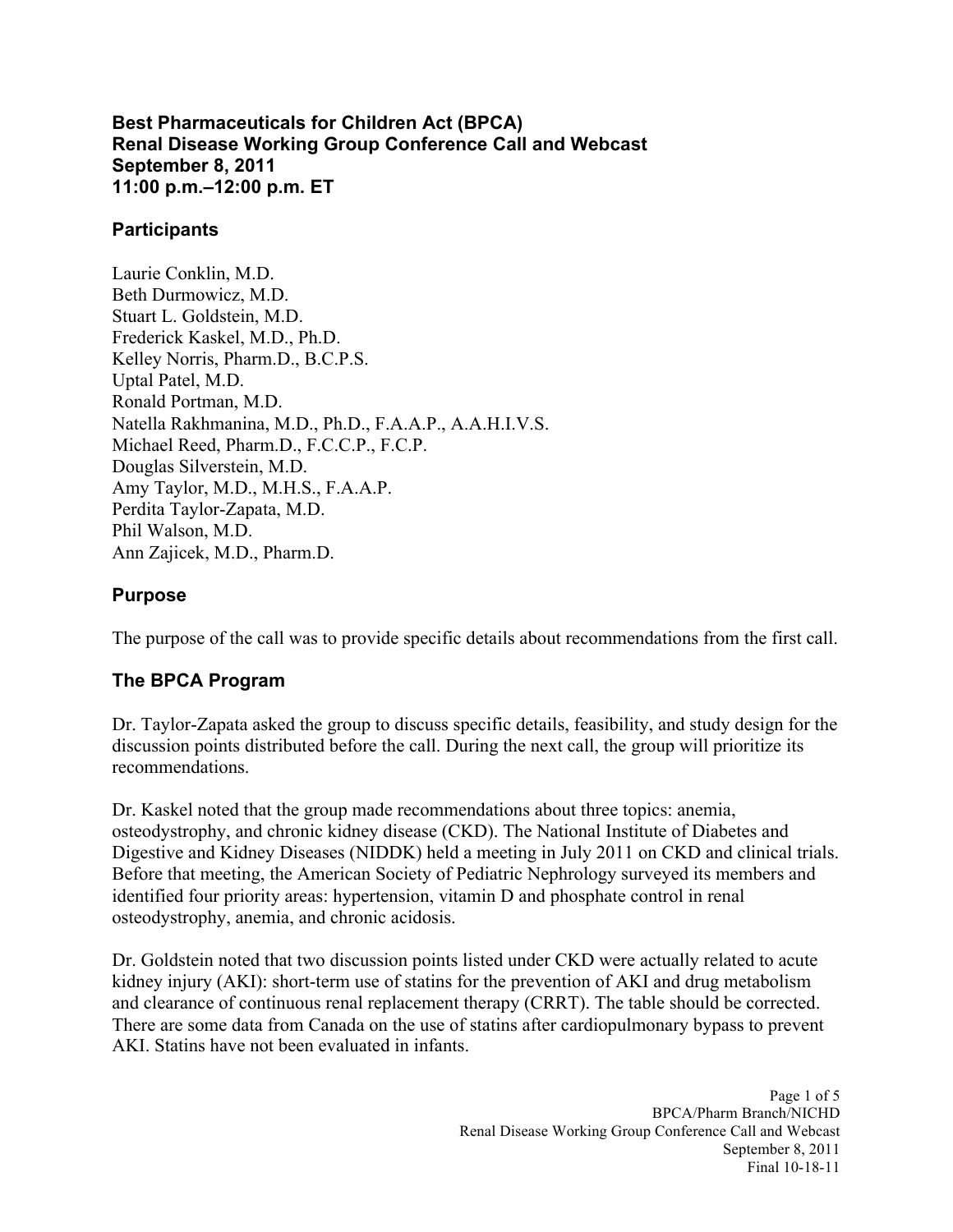**Anemia.** Dr. Kaskel discussed recent U.S. Food and Drug Administration (FDA) black box warnings and Centers for Medicare and Medicaid Services (CMS) concerns about using erythropoiesis-stimulating agents (ESAs) to raise hemoglobin above a certain level. ESAs are associated with cardiovascular adverse outcomes in adults with CKD and end-stage kidney disease (ESKD), but there are no data that show adverse outcomes in children. There are new requirements that lower target hemoglobin levels, and target hemoglobin levels in children have not been studied.

Dr. Goldstein noted that anemia affects exercise tolerance, growth, and neurocognitive development. A logistical concern is that studies will be limited by the CMS quality incentive program (QIP) target hemoglobin levels, which may be too low for children. The need for systematic study of long-term outcomes of ESAs should be communicated to the CMS. Shortterm outcomes will be difficult to measure, unless exercise tolerance or cardiac function are used.

Dr. Kaskel said that the CMS would wait for data, and the BPCA provides a mechanism to address this gap. He was involved in a recent National Quality Forum that looked at target hemoglobin levels, and data are lacking for a number of issues. Dr. Goldstein agreed that studies are needed to determine levels that make sense for children. Dr. Silverstein emphasized that the studies should be well designed and should focus on issues that are unique to pediatrics, such as neurocognitive development and linear growth. Studies must begin in the next 12–18 months, before the CMS QIP limits are applied to pediatric patients.

Dr. Kaskel asked whether a biomarker of ESA treatment could be used to study dosing. Dr. Goldstein said that exercise tolerance tests could show improvement without requiring long-term neurocognitive development testing. Dr. Walson suggested including cardiovascular effects such as microvascular flow, blood pressure, and echocardiogram measurements. Dr. Silverstein suggested looking at wall stress. Dr. Walson said previous studies found that echocardiograms could show acute changes in dimensions and wall stress with changes in blood pressure.

Dr. Kaskel asked whether studies would look at CKD patients before dialysis. Dr. Goldstein explained that the dialysis population is seen frequently, and dialysis can be used to control ESA dose and get rapid responses in hemoglobin. Studies can look at myocardial stunning intradialytically. If patients are monitored by a Crit-Line, studies could look at rates of hypoxemia during treatment as a measure of cardiovascular function. Including CKD would increase the number of patients, and an ancillary study could be added to the CKD in Children (CKiD) study. A randomized or prospective trial would be more difficult because follow-up in CKD patients is so variable. Studies should be restricted to CKD stages 3 and 4, in which patients require ESAs. The QIP and the black box warnings address ESKD.

Dr. Walson suggested randomizing patients to high and low levels of hemoglobin. Dr. Silverstein said that there were confounding elements when looking at cardiovascular function in patients with ESKD, but previous studies have dealt with this issue. The study would be easier with the ESKD population than with the CKD population. Patients with ESKD are a captured population, and the research would apply to issues that concern the CMS. Dr. Goldstein expressed concern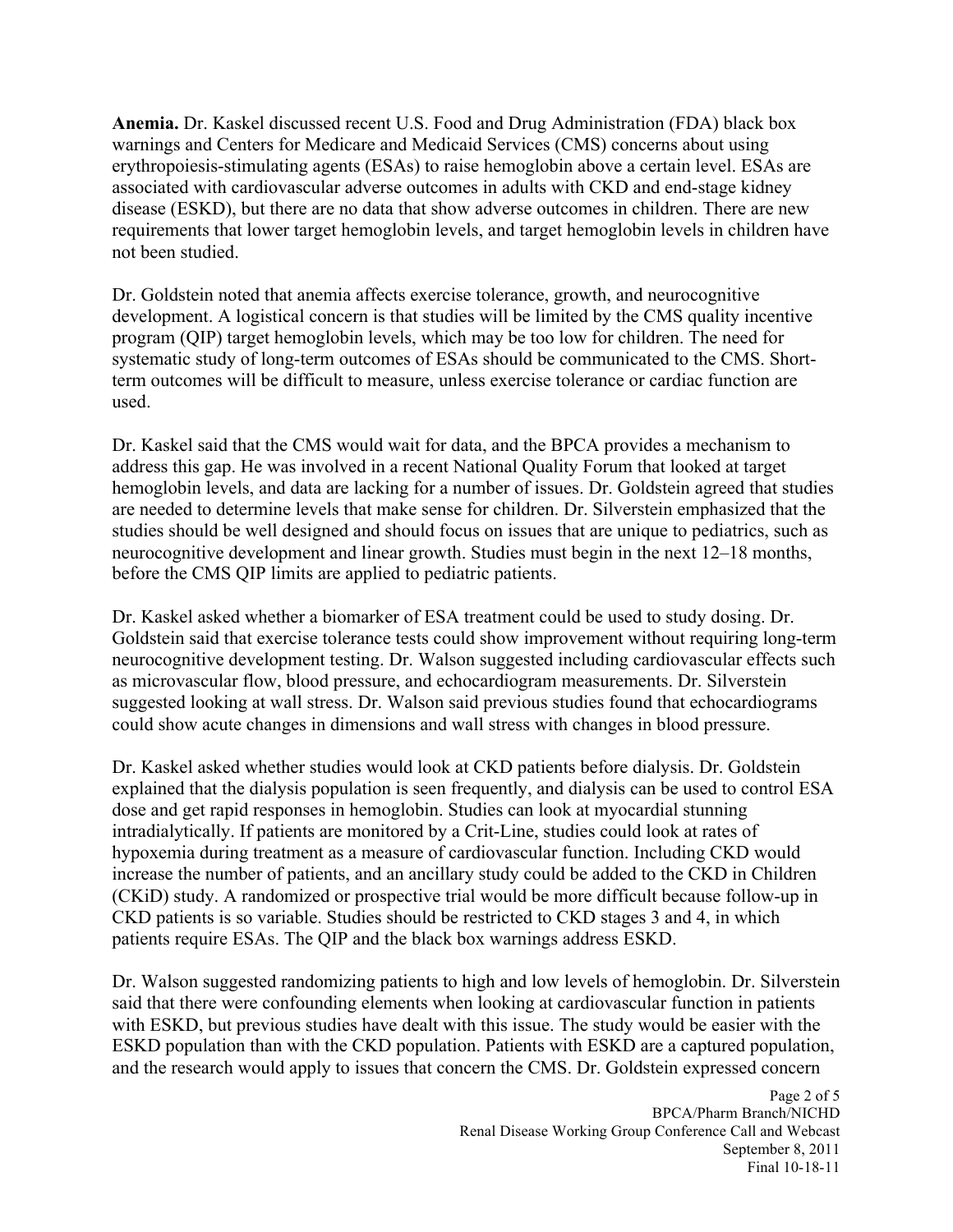with doing only observational studies. The black box warning came from two prospective non-ESKD studies. People may be following the QIP recommendations. The study should be conducted in a format with consent and institutional review board (IRB) approval.

Dr. Kaskel summarized that knowledge gaps could be addressed by a prospective study of ESKD patients involving hemodialysis and peritoneal dialysis. There is some interest in looking at early biomarkers such as cardiovascular markers and exercise physiology. A protocol for a multicenter study should be developed for presentation at the December BPCA Annual Meeting.

Dr. Silverstein asked whether B-type natriuretic peptide (BNP) would be a useful biomarker. Dr. Walson said that various forms of BNP would be easy to measure, and pediatric patients should have stored plasma samples.

Dr. Patel noted that the original goal of anemia treatment was transfusion avoidance, but the goal has shifted to normalization. Although many children stay on dialysis, transplantation is the treatment of choice, and dialysis is often temporary. Finding a point between transfusion avoidance and optimization of function on dialysis may lead to strategies that minimize toxicity.

**Osteodystrophy.** Dr. Kaskel noted that one of the working groups at the NIDDK CKD meeting discussed adult data showing that fibroblast growth factor 23 (FGF-23) is a marker of cardiovascular risk in the CKD and ESKD populations. Dr. Anthony Portale analyzed CKiD data and found that FGF-23 levels increase as kidney function deteriorates in children as in adults. He also found that a large number of CKiD children had left ventricular dysfunction.

Dr. Goldstein said that a study showed higher FGF-23 in children with cardiovascular calcification. Higher serum phosphorus and malnutrition are confounders in children with calcification. He expressed concerns about confounding and adherence and noted that hypertension, malnutrition, and inflammation will be problems. While osteodystrophy is a major cause of morbidity in children with CKD and ESKD, it is not clear how a trial could demonstrate outcomes unless the study only looks at biomarkers.

Dr. Kaskel said that at the NIDDK CKD meeting, Dr. Myles Wolf presented data in adults showing that FGF-23 elevation starts before serum phosphorus elevation. Dr. Goldstein said that cause and effect are not clear, and it is not known whether FGF-23 acts independently. Dr. Kaskel asked whether this was a gap worth studying.

Dr. Walson asked whether any treatments decrease FGF-23. Dr. Kaskel said that adult studies would look at this issue. Dr. Silverstein said that it would be difficult to design a multicenter study because the endpoint is uncertain. Dr. Goldstein agreed; it is not known whether preventing FGF-23 levels from rising will improve outcomes.

In response to a question about vitamin D, Dr. Goldstein explained that parathyroid hormone is used to judge vitamin D dosing. He did not know whether there was a relationship between parathyroid hormone and FGF-23. A participant asked about sclerostin, and Dr. Kaskel said this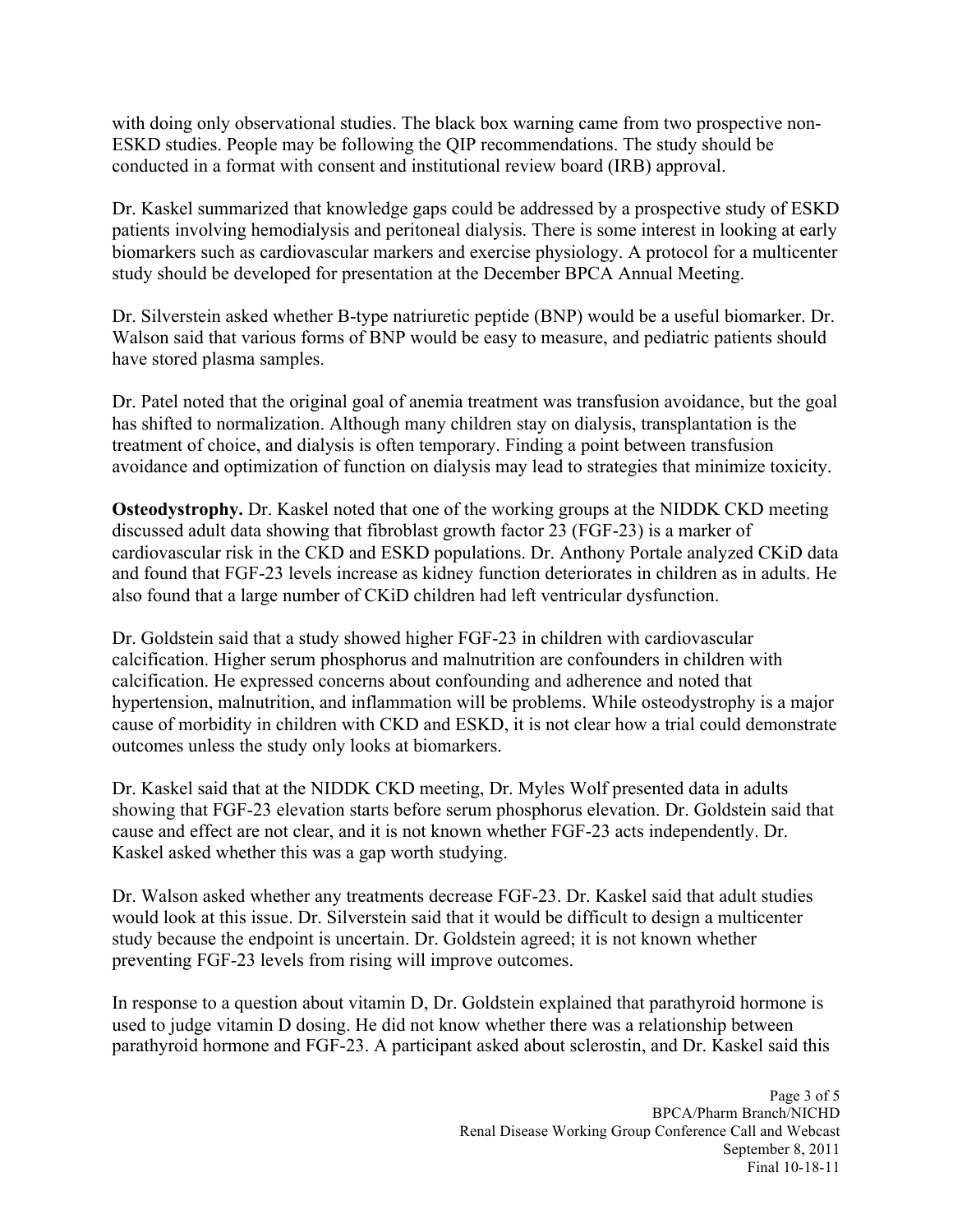was a new biomarker. Dr. Walson said that vitamin D dosing in renal disease is an unknown. Dr. Goldstein added that this area is important but too complex to address with this group.

**CKD and AKI.** Dr. Goldstein explained that the pharmacokinetics (PK) of many life-saving medications are not understood in AKI. Dosing guidelines are based on animal data and small studies or are extrapolated from ESKD. The majority of children who develop AKI in the intensive care unit are treated with CRRT. There are minimal data on dosing when patients are on CRRT, and rational dosing guidelines are needed.

Dr. Goldstein works with the Prospective Pediatric CRRT Registry Group (ppCRRT)—a group of 12 U.S. centers that has done some prospective observational studies and FDA work to bring devices to children. The ppCRRT is working with pharmacologists such as Dr. Alexander Vinks to create computer-generated models based on the main factors that affect CRRT and AKI PK, including age, dose of dialysis, residual renal function, percent of fluid overload, and hepatic function. The models will be tested in a group of children in a multicenter network.

Dr. Walson suggested that the ppCRRT collaborate with Dr. Daniel Benjamin's group at Duke University, which is conducting BPCA-funded convenience PK studies. Leftover samples from children receiving drugs could be used to create population PK models. Network coordination would be needed to collect, store, and analyze samples. Dr. Goldstein said that Dr. Benjamin would not have information about the dose of dialysis, when it was delivered, tubing type, and so on. The study will need 45 patients per drug for modeling. The goal is to set up a network that will collect samples and data on children on CRRT. The study would look at both CRRT and AKI before dialysis. The research would be multidisciplinary—only 7 percent of AKI is related to primary kidney disease. Most AKI is related to liver failure, bone marrow transplants, cardiac failure, lung disease, and solid organ transplants.

Dr. Goldstein said that the study would include centers that use different modalities, but the study is not powered to randomize patients to different modalities. He noted that a protocol for the study has already been developed.

**Other Issues.** Dr. Walson said that, for the BPCA process, devices should be listed as an area that deserves study. Dr. Goldstein agreed and noted that most devices are adapted for children but not developed for children. The CRRT study would be a device study.

Dr. Goldstein asked whether an Investigational Device Exception (IDE) would be needed to enroll young children in the CRRT study. Dr. Silverstein said that one device is not approved for use in children weighing less than 20 kg. If the study would include patients who weigh less than 20 kg, it would make sense to get an IDE. The IDE can be reviewed relatively quickly. Dr. Goldstein noted that the device and drugs would be given for their recommended indications, not as part of the study. The study would only check blood levels, with IRB approval and informed consent. Centers may use a variety of devices; the study would not standardize the devices used. Dr. Silverstein will talk with his superiors about this issue.